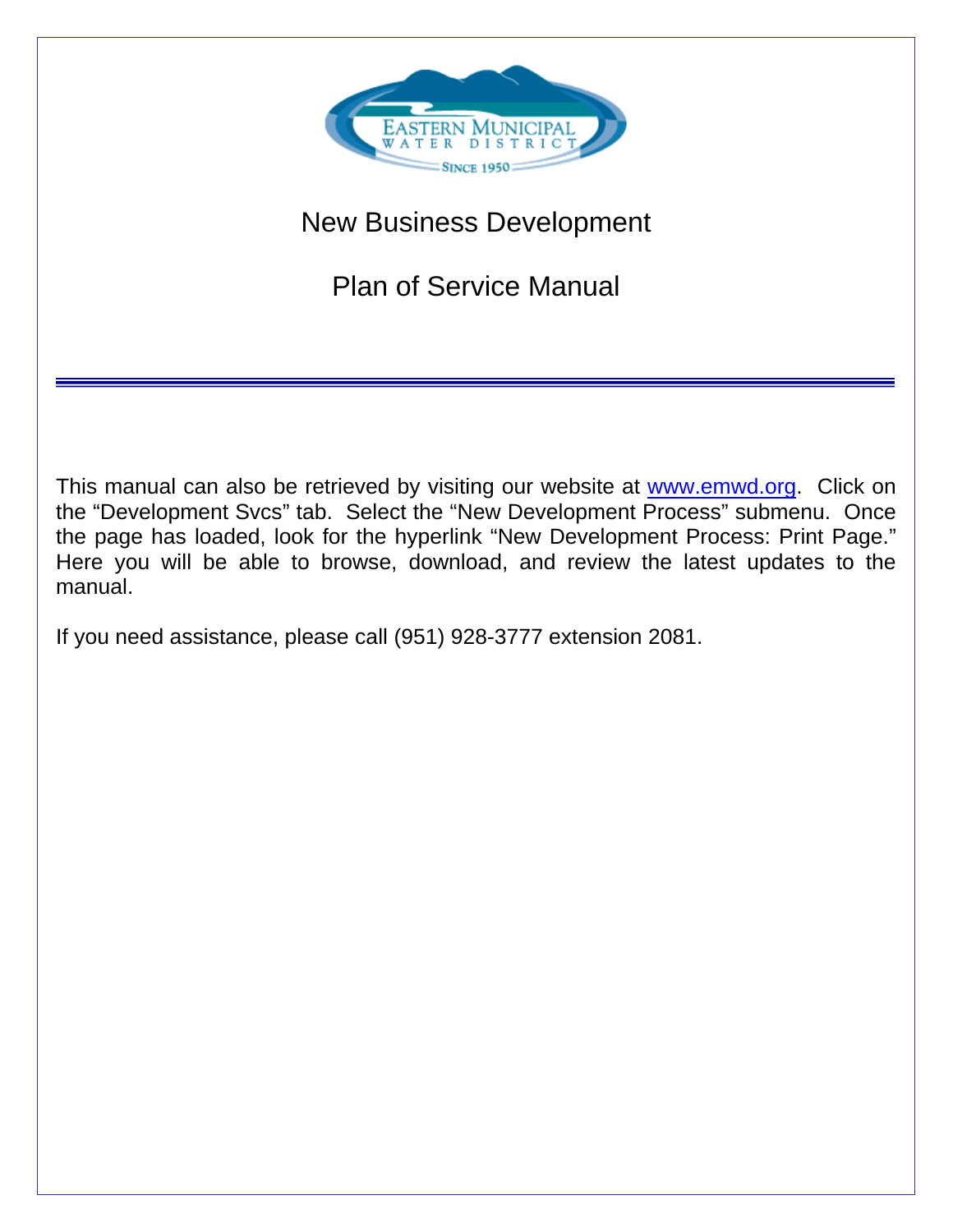

## New Business Development Plan of Service Manual

#### Table of Contents

### **Tab Document(s) Date**

| <b>Introductory Documents</b>       | Title Page, Table of Contents & Log of Corrections                                                                                                                                                                                                                                                                                     |                               |
|-------------------------------------|----------------------------------------------------------------------------------------------------------------------------------------------------------------------------------------------------------------------------------------------------------------------------------------------------------------------------------------|-------------------------------|
| Tab $1:$                            | New Development: Process Flow Chart                                                                                                                                                                                                                                                                                                    |                               |
| Tab 2: PHASE 1: Due Diligence       | Due Diligence Questionnaire                                                                                                                                                                                                                                                                                                            | 01/2007                       |
| Tab 3: PHASE 2: POS Submittal       | Required Documents for a POS Submittal<br>Work Order Request Form<br>Fire Flow Request Form<br>Will-Serve Letter Request<br><b>Static Water Pressure Request</b><br>Overtime Authorization Form<br>Plan of Service Summary Form<br>Sample Plan of Service Summary<br>New Service Connections Detail Info Sheet<br>Waste Discharge Form | 03/2007                       |
|                                     | <b>Request for Drawings</b>                                                                                                                                                                                                                                                                                                            |                               |
| Tab 4: PHASE 2: Water               | <b>EMWD Water Design Criteria</b><br>Sample Hydraulic Analysis Study                                                                                                                                                                                                                                                                   | 07/2007<br>11/2007            |
| Tab 5: PHASE 2: Sewer               | <b>EMWD Sewer Design Criteria</b><br>Sample Sewer Study                                                                                                                                                                                                                                                                                | 03/2008<br>11/2007            |
| Tab 6: PHASE 2: Recycled Water      | Recycled Water Design Criteria<br>Sample Recycled Water Use Plan<br>Sample Recycled Water Exhibit                                                                                                                                                                                                                                      | N/A<br>10/2007<br>10/2007     |
| Tab 7: PHASE 2: Private Connections | <b>EMWD Standard for Private Connections</b>                                                                                                                                                                                                                                                                                           | (no date)                     |
| Tab 8: PHASE 3: Plan Check          | <b>Required Documents for Plan Check</b><br>Deposit Schedule Worksheet<br><b>Initial Water &amp; Sewer Plans Submittal Coversheet</b><br><b>Checklist for Plan Check</b><br><b>Special Funding Districts Letter</b>                                                                                                                    | 04/2008                       |
| Additional                          | <b>EMWD Engineering Specifications</b>                                                                                                                                                                                                                                                                                                 | See page for<br>specs & dates |